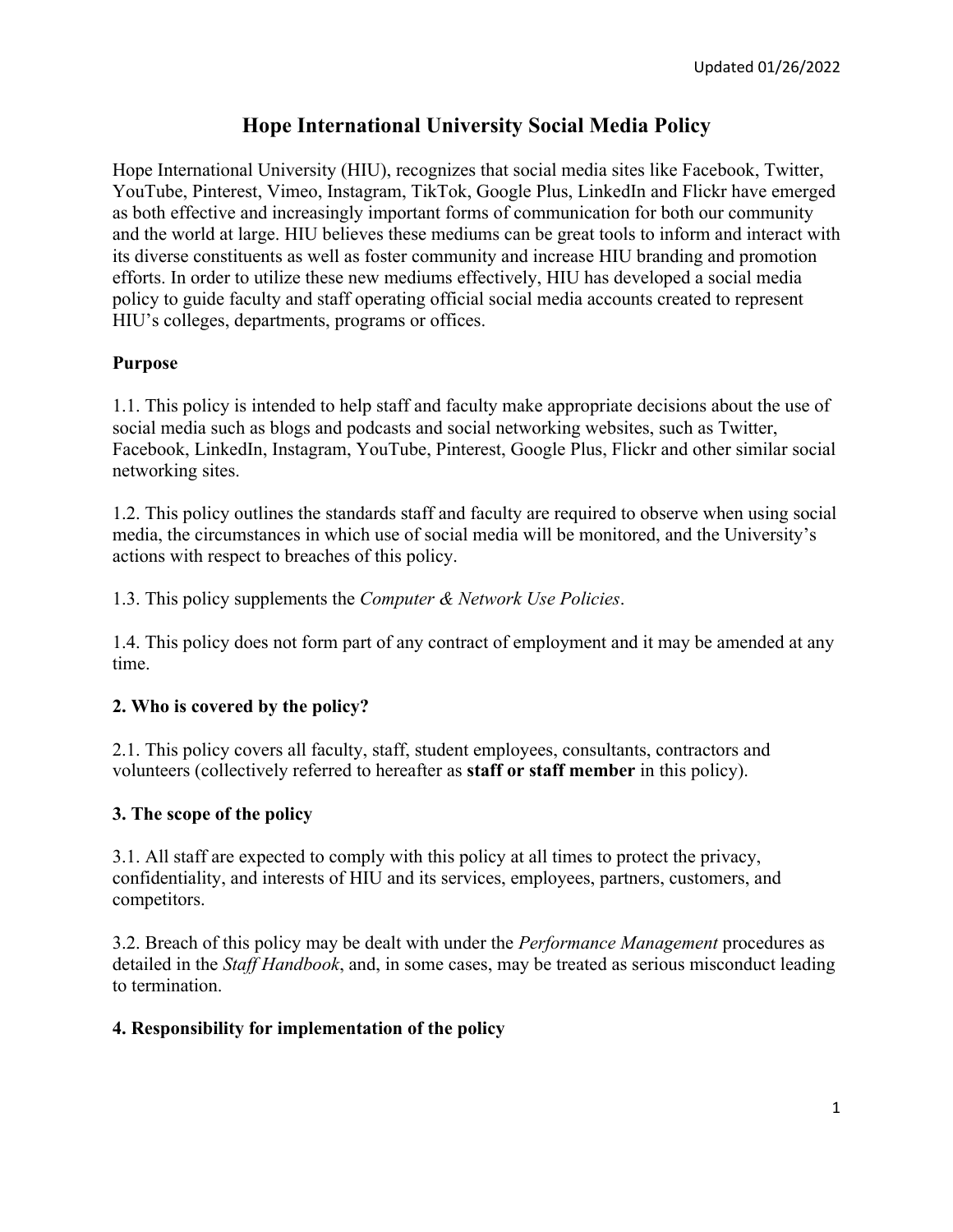4.1. The Director of Marketing & Public Relations bears overall responsibility for the effective governance of this policy.

4.2. The Director of Marketing & Public Relations is responsible for monitoring and reviewing the operation of this policy and making recommendations for changes to minimize risks to University operations.

4.3. All staff members are responsible for their own compliance with this policy and for ensuring that it is consistently applied. All staff members should ensure they take the time to read and understand it. Any breach of this policy should be reported to the Director of Marketing & Public Relations.

4.4. Questions regarding the content or application of this policy should be directed to the Director of Marketing & Public Relations.

## **5. Using social media sites in HIU's name**

5.1. Only staff authorized by their supervisors are permitted to post material on a social media website in HIU's name and on behalf of HIU.

## **6. Using work-related social media**

6.1. HIU recognizes the importance of the internet in shaping public thinking about HIU and its services, employees, partners and community. HIU also recognizes the importance of staff joining in and helping shape industry conversation and direction through interaction in social media.

6.2. Staff are, therefore, permitted to interact on approved social media websites about industry developments and regulatory issues. Approved social media websites are:

- (a) Blogs
- (b) Facebook
- (c) Twitter
- (d) LinkedIn
- (e) Pinterest
- (f) Google Plus
- (g) Flickr
- (h) YouTube
- (i) Vimeo
- (j) Instagram
- (k) TikTok

This list may be updated by the Director of Marketing & Public Relations.

6.3. Before using work-related social media, staff member must:

(a) Have read and understood this policy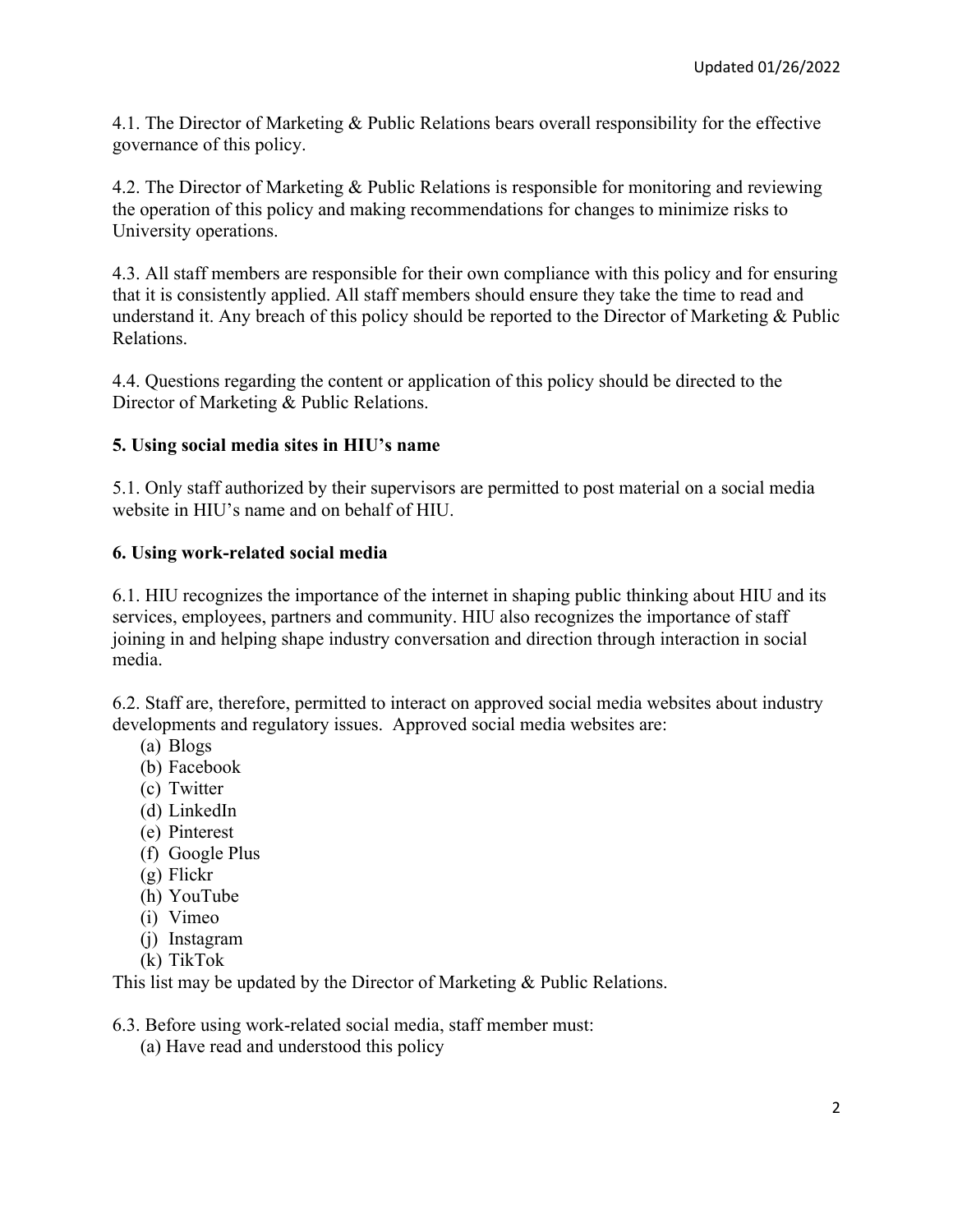(b) Have sought and gained prior written approval to do so from his/her supervisor and the Director of Marketing & Public Relations

(c) Completed the "Social Media Account Set-Up" form (available in the Public Folders)

#### **7. Rules for use of social media**

Staff who are permitted to use social media in accordance with this policy must adhere to the following general rules:

7.1. Do not upload, post, forward or post a link to any abusive, obscene, discriminatory, harassing, derogatory or defamatory content.

7.2. Avoid publishing contact details where they can be accessed and used widely by people not intended to see them, and never publish anyone else's contact details without their express permission.

7.3. Activity on social media websites during office hours should complement and/or support staff role and should be used in moderation.

7.4. Never disclose commercially sensitive, anti-competitive (that is, practices that reduce competition in the market), private or confidential information. If unsure whether the information falls within one of these categories, discuss this with the appropriate department director, Vice President or the Director of Marketing & Public Relations.

7.5. Do not upload, post or forward any content belonging to a third party without that third party's consent.

7.6. Before including a link to a third party website, check that any terms and conditions of that website will permit it. All links must be posted so that it is clear to users that they have moved to the third party's website.

7.7. When making use of any social media platform, staff must read and comply with its terms of use.

7.8. Do not post, upload, forward or post a link to chain mail, junk mail or gossip.

7.9. Be mindful of the impact a contribution might make to people's perceptions of HIU as a Christian, higher education institution. If a staff member makes a mistake in a contribution, staff member must be prompt in admitting and correcting it.

7.10. Staff members are personally responsible for content published into social media tools – be aware that what is published will be public.

7.11. Do not escalate heated discussions; try to be conciliatory, respectful and quote facts to defuse arguments and correct misrepresentations. Staff must never contribute to a discussion when angry or upset. Return to it later when the response is calm and rational.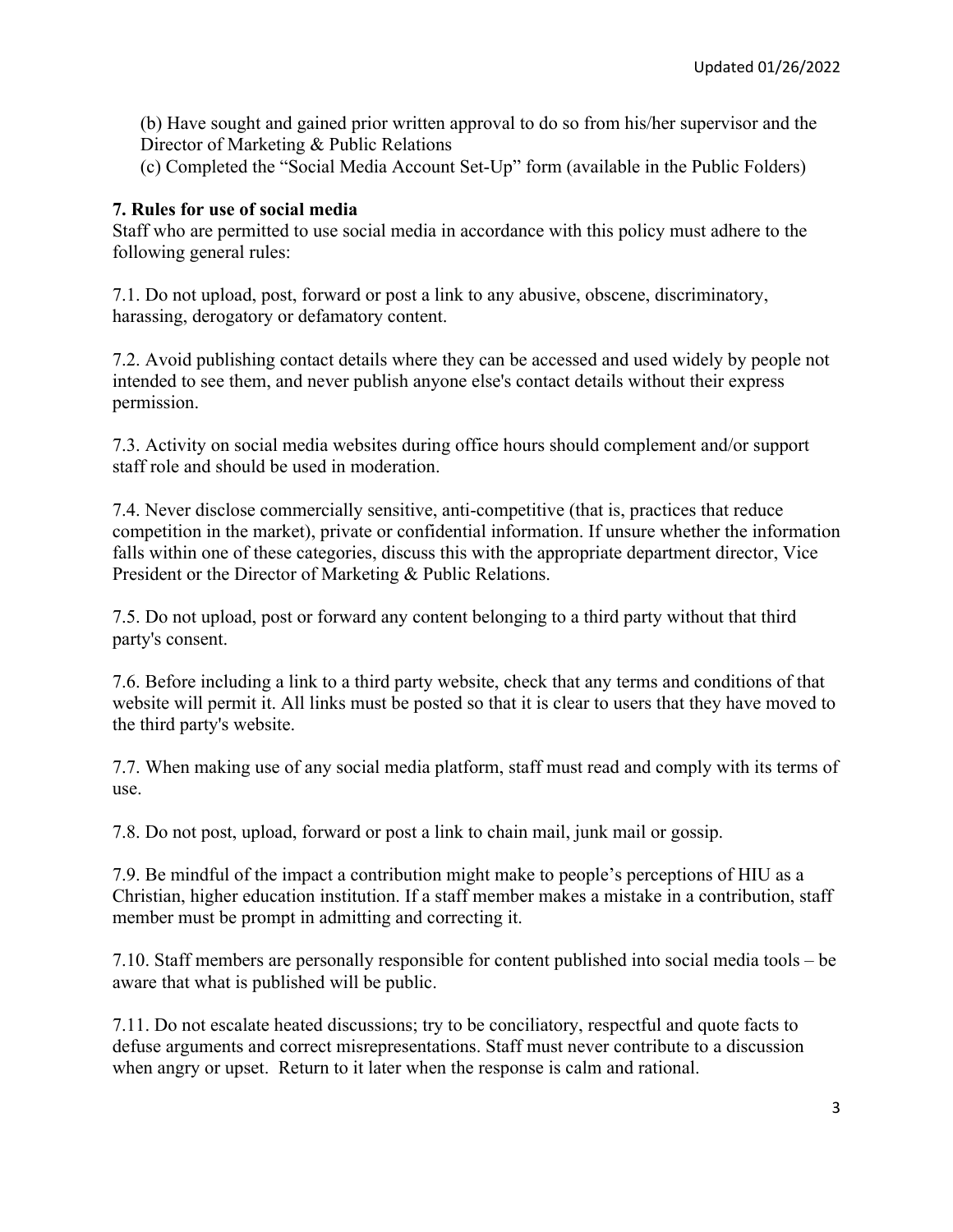7.12. If there is any uneasiness or doubt about material for publication, always consult with the appropriate department director, Vice President or the Director of Marketing & Public Relations first.

7.13. Do not discuss colleagues, competitors, customers or suppliers without their prior approval.

7.14. Always consider others' privacy and avoid discussing topics that may be inflammatory.

7.15. Before the first contribution on any social media site, observe the activity on the site for a while before launching, in order to get a feel for the style of contributions, the nature of the content and any 'unwritten' rules that other contributors might follow.

#### **8. Monitoring use of social media websites**

8.1. Staff should be aware that any use of social media websites (whether or not accessed for work purposes) may be monitored and, where breaches of this policy are found, action may be taken as outlined in the *Staff Handbook*.

8.2. HIU reserves the right to restrict or prevent access to certain social media websites if supervisor considers personal use to be excessive. Monitoring is only carried out to the extent permitted or as required by law and as necessary and justifiable for business purposes.

8.3. Misuse of social media websites can, in certain circumstances, cause embarrassment to HIU and to its constituents, constitute a criminal offense or otherwise give rise to legal liability.

8.4. In particular, uploading, posting, forwarding or posting a link to any of the following types of material on a social media website, whether in a professional or personal capacity, will be considered serious misconduct (this list is not exhaustive):

(a) Pornographic material (that is, writing, pictures, films and video clips of a sexually explicit or arousing nature);

(b) A false and/or defamatory statement about any person or organization;

(c) Material which is offensive, obscene, criminal, discriminatory, derogatory or may cause embarrassment to HIU, its community or its staff;

(d) Confidential information about HIU or any of its staff or clients (without written authorization);

(e) Any other statement which is likely to create any liability (whether criminal or civil, and whether for the University or the staff member); or

(f) Material in breach of copyright or other intellectual property rights, or which invades the privacy of any person.

Any such action will be addressed under the *Staff Handbook*.

8.5. Where evidence of misuse is found, University officials may undertake a more detailed investigation in accordance with the *Performance Management Procedures*, involving the